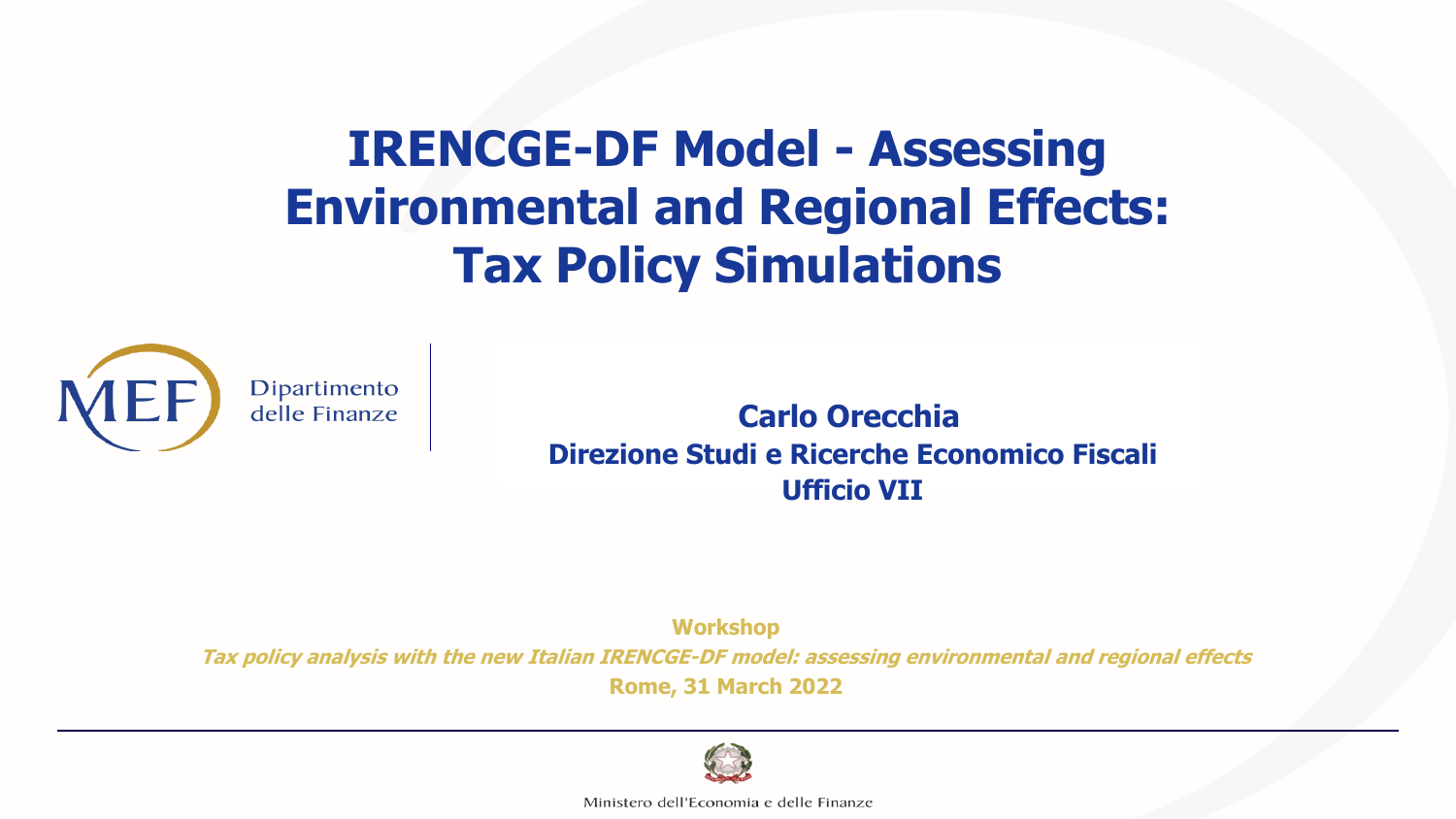**Policy Assessment: Environmental and Regional**

- Environmental assessment: 'fit for 55'scenario with different carbon price revenues recycling
- Regional assessment: abolition of the IRAP tax with different tax shifts

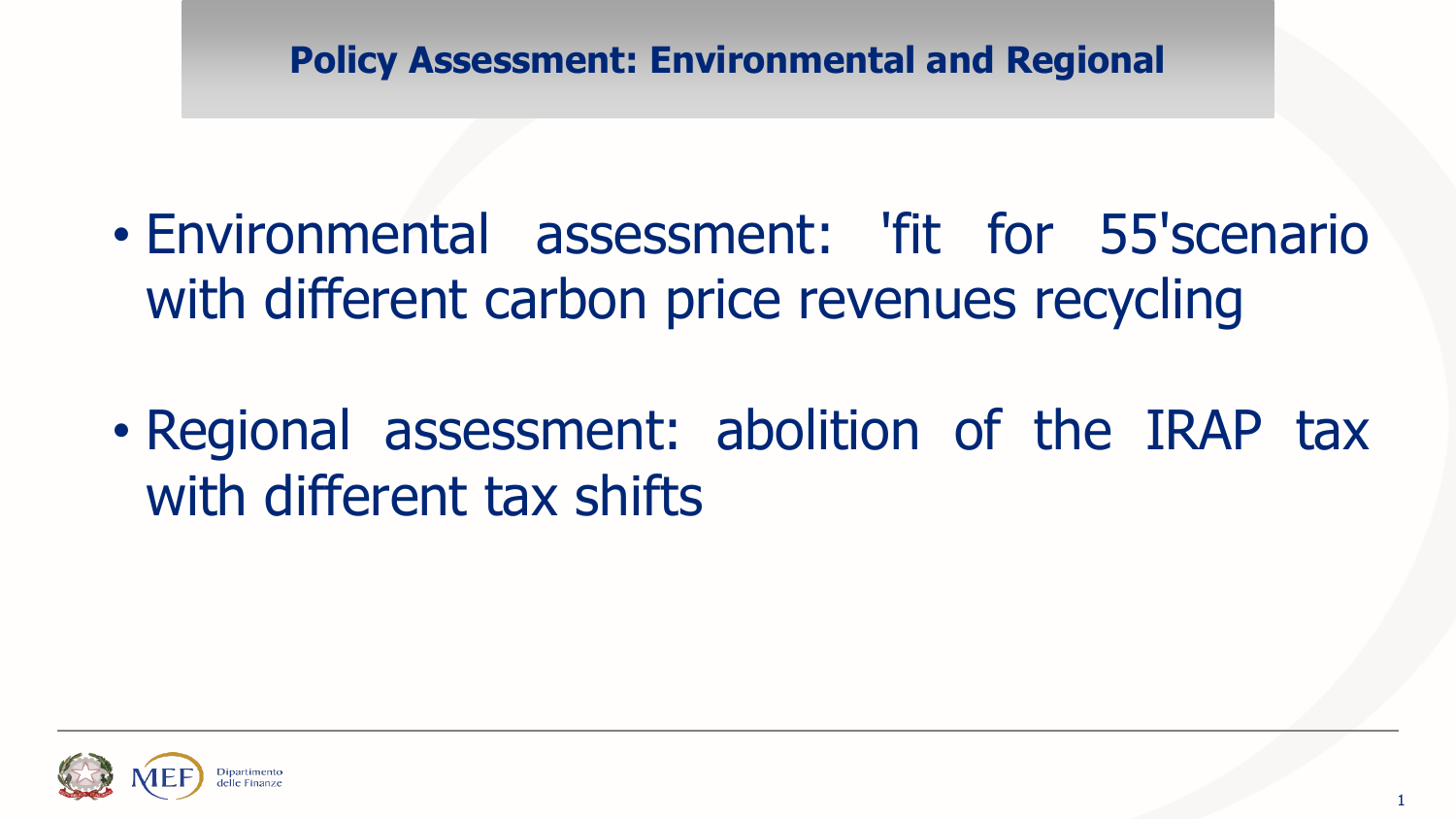# **Assessment of Environmental Policy: the 'fit for 55'**

- July 14, 2021: the European Commission adopted a package of proposals to make the EU's climate, energy, land use, transport and taxation policies fit for reducing net greenhouse gas emissions by at least 55% by 2030, compared to 1990 levels
- Climate ambition: the goal is to increase carbon coverage and price signal in the next decade
- ETD Directive: The goal is to update minimum excise duties with current environmental goals

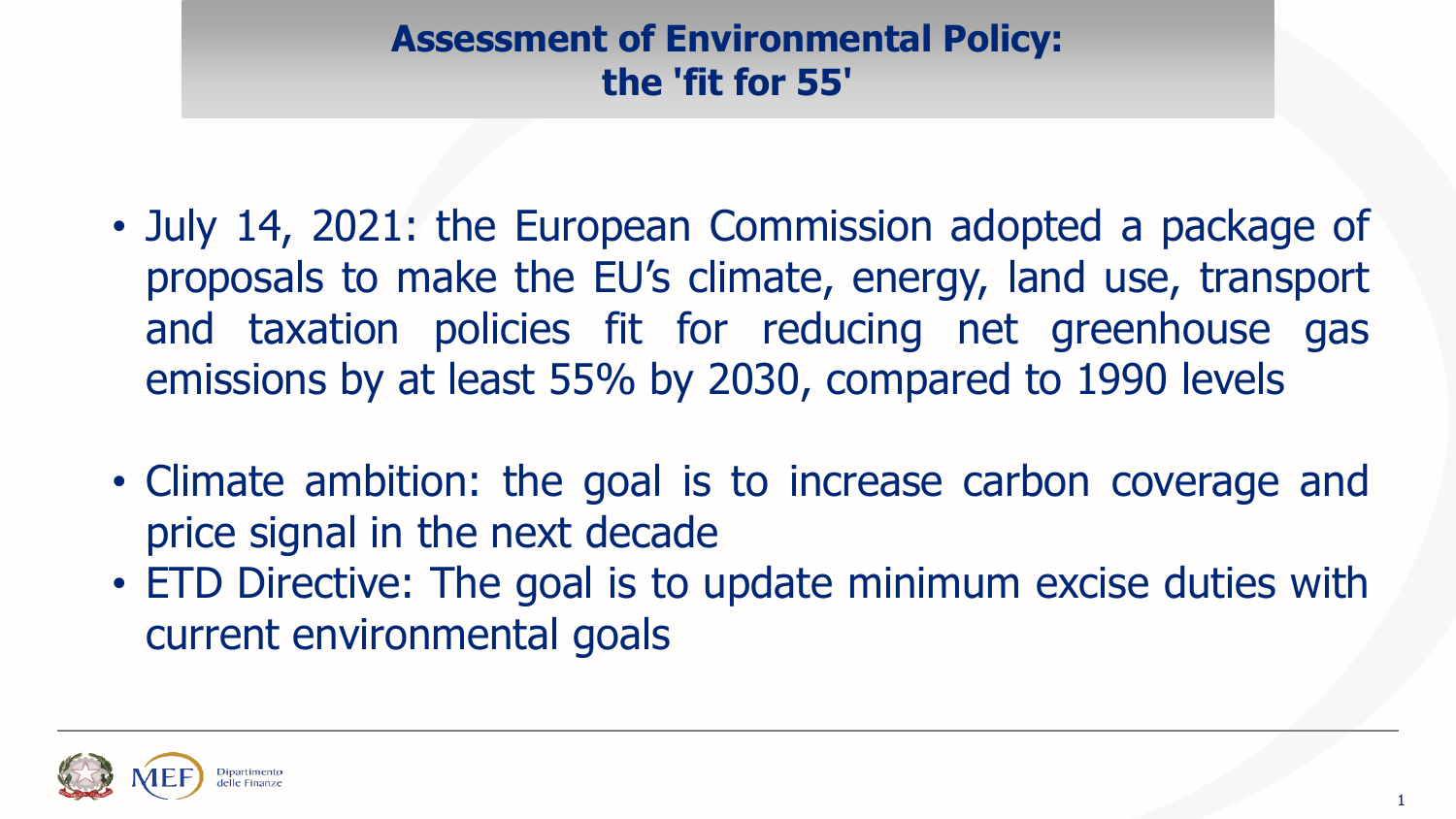#### **Climate ambition: new 2030 targets for Italy**



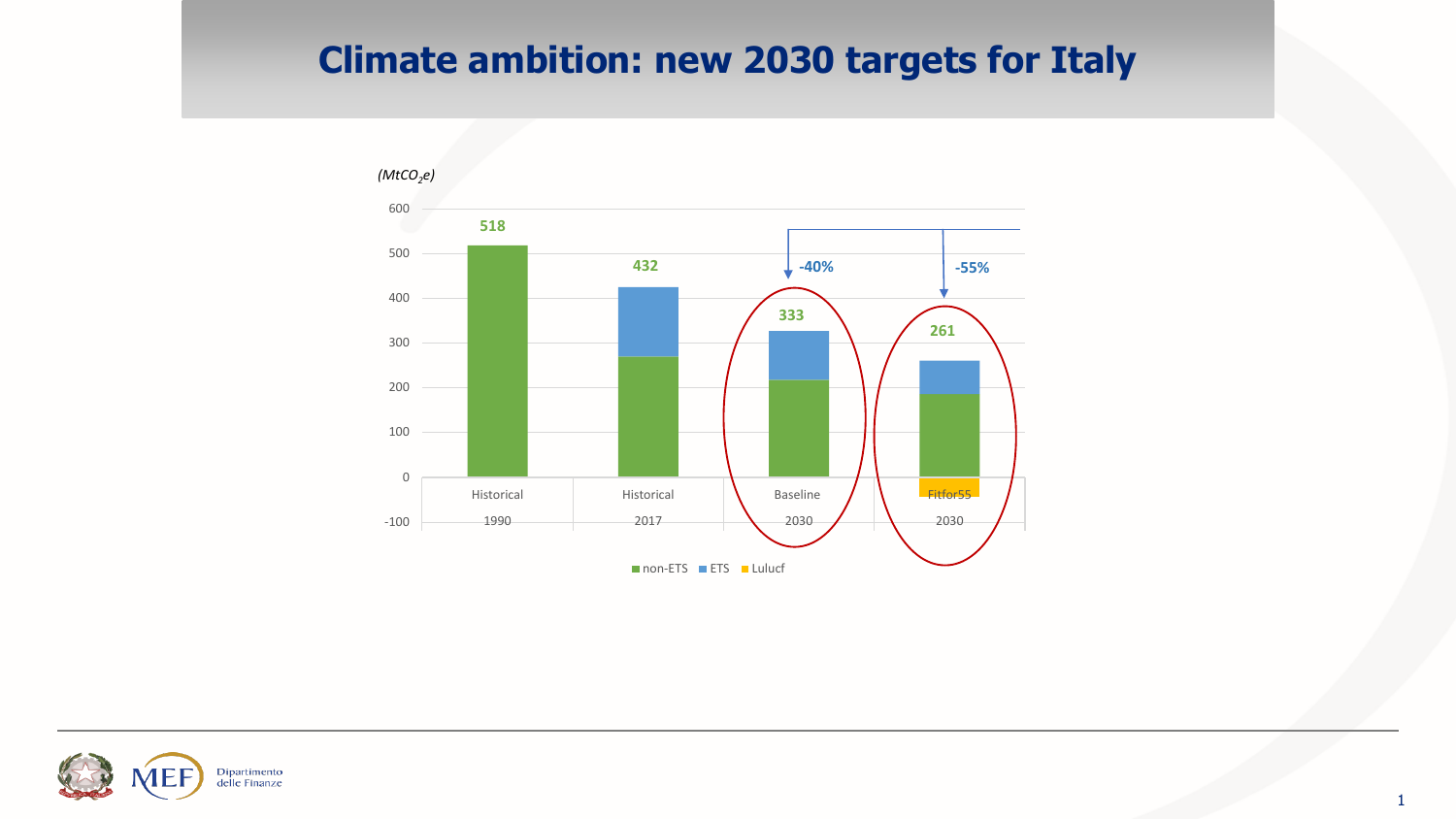# **ETD Reform**

- applies to energy products (e.g. gas, petroleum products and electricity)
- aims to redesign excise duties on energy products to make them compatible with the EU's climate objectives within the framework of the Green Deal
- removes all tax exemptions and tax expenditures
- no distinction between business and non-business
- generates revenues for around EUR 13 billion in the first year of introduction.

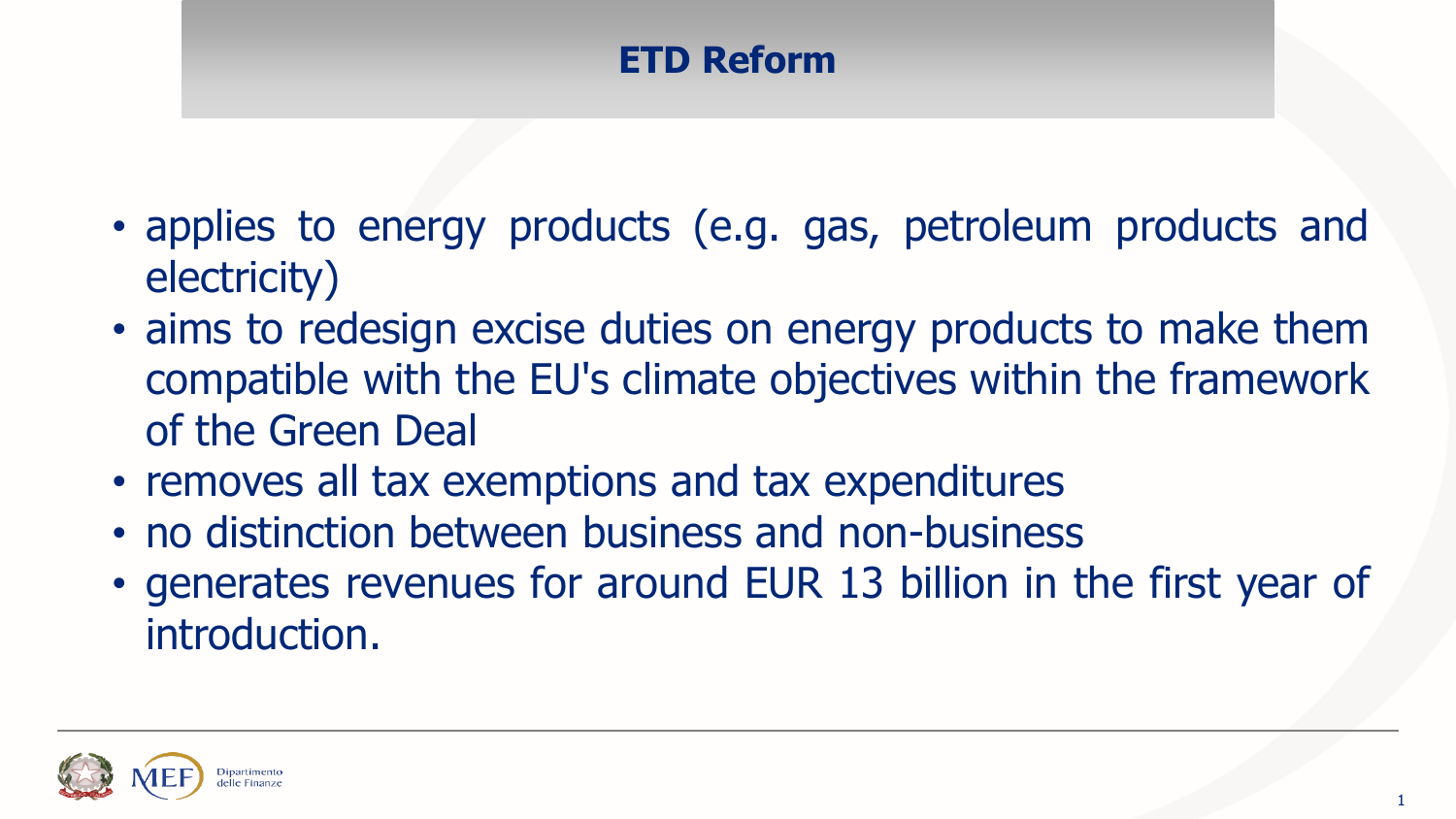# **Scenarios Description**

| <b>Scenarios</b>   | <b>Description</b>                                                                                                                                               |
|--------------------|------------------------------------------------------------------------------------------------------------------------------------------------------------------|
| <b>Baseline</b>    | Continuation of current policies: 40% reduction in<br>GHGs compared to 1990                                                                                      |
| Fit <sub>55</sub>  | Increased climate ambition to achieve 55%<br>emissions reduction target                                                                                          |
| Fit55 - Capital    | Fit for 55 with carbon revenues recycling to reduce<br>Corporate Income taxes - revenue-neutral reform                                                           |
| Fit55 - Labour     | Fit for 55 with carbon revenues recycling to reduce<br>Labour taxes (i.e. Social Security Contributions paid<br>by the employer, SSCer) - revenue-neutral reform |
| <b>Fit55 - ETD</b> | Fit for 55 with ETD reform                                                                                                                                       |
| $Fit55 - ETD-Lab$  | Fit for 55 with ETD reform with revenues recycling to<br>reduce Labour taxes (SSCer) - revenue-neutral<br>reform                                                 |

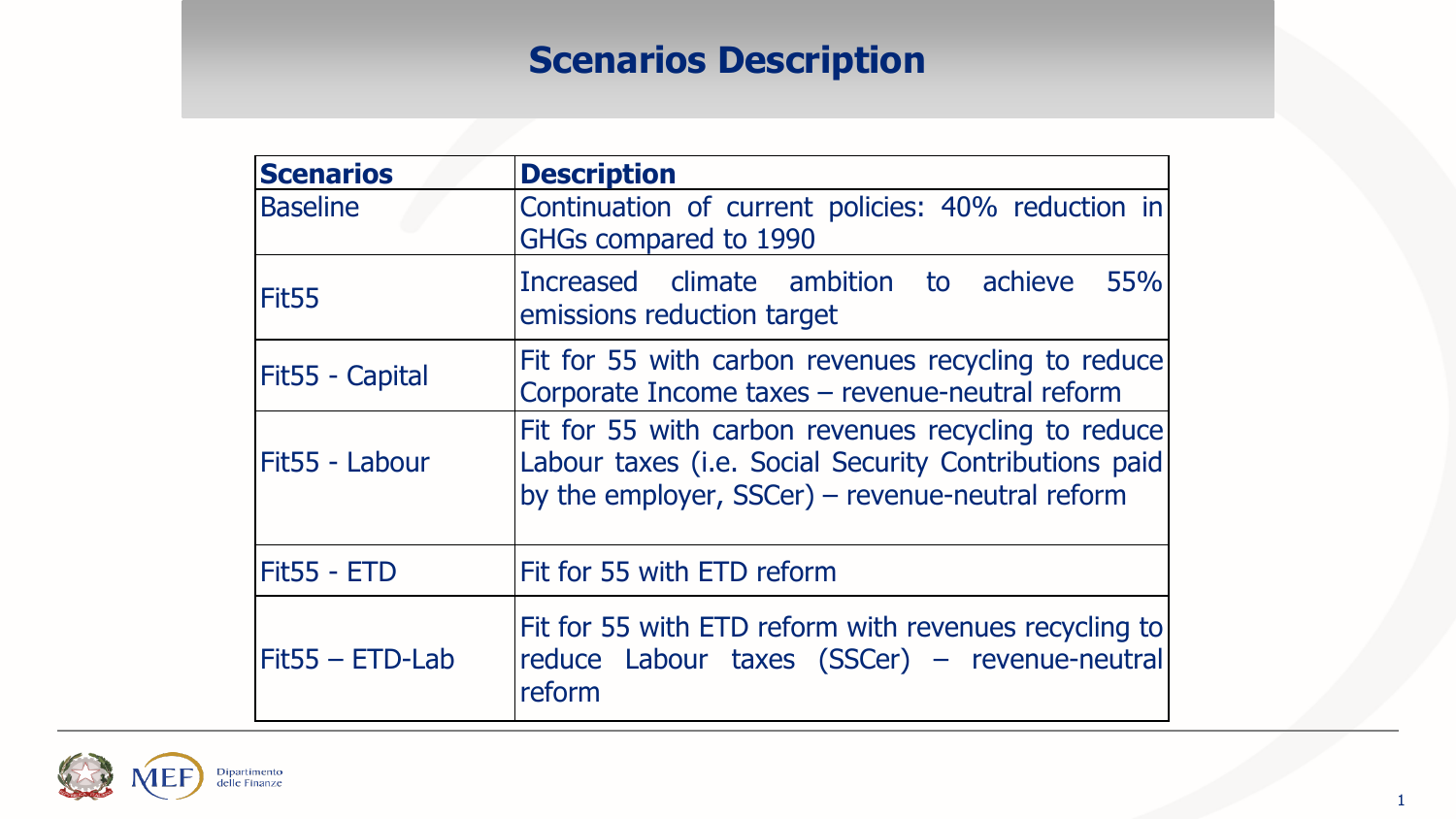#### **Results: Macroeconomic Variables**



Macroeconomic impacts in 2030 *(% change wrt Bau)*



f55 f55-Capital f55-Labour f55-ETD f55-ETD-Lab

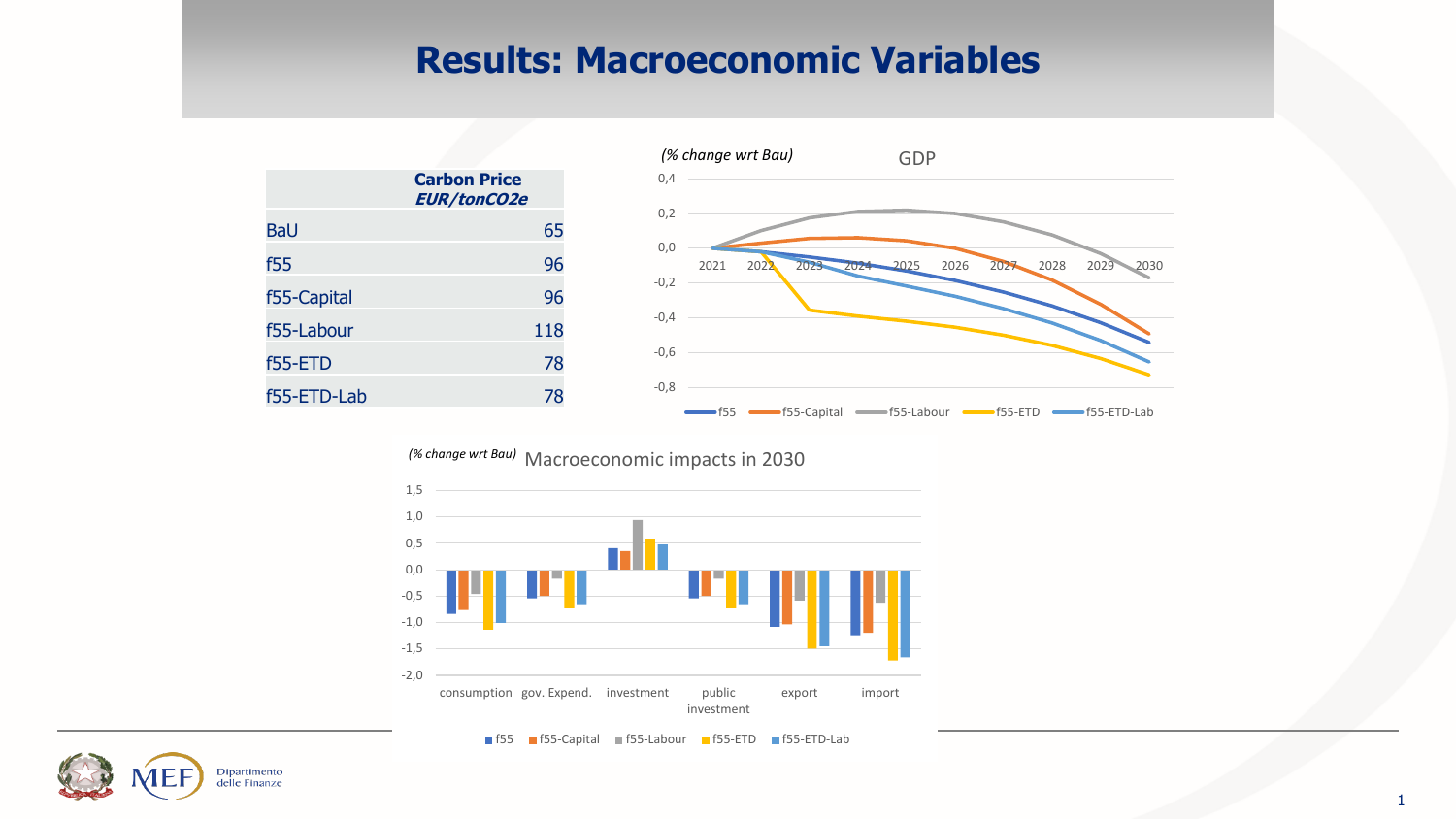## **Results: Welfare impacts by HH decile**



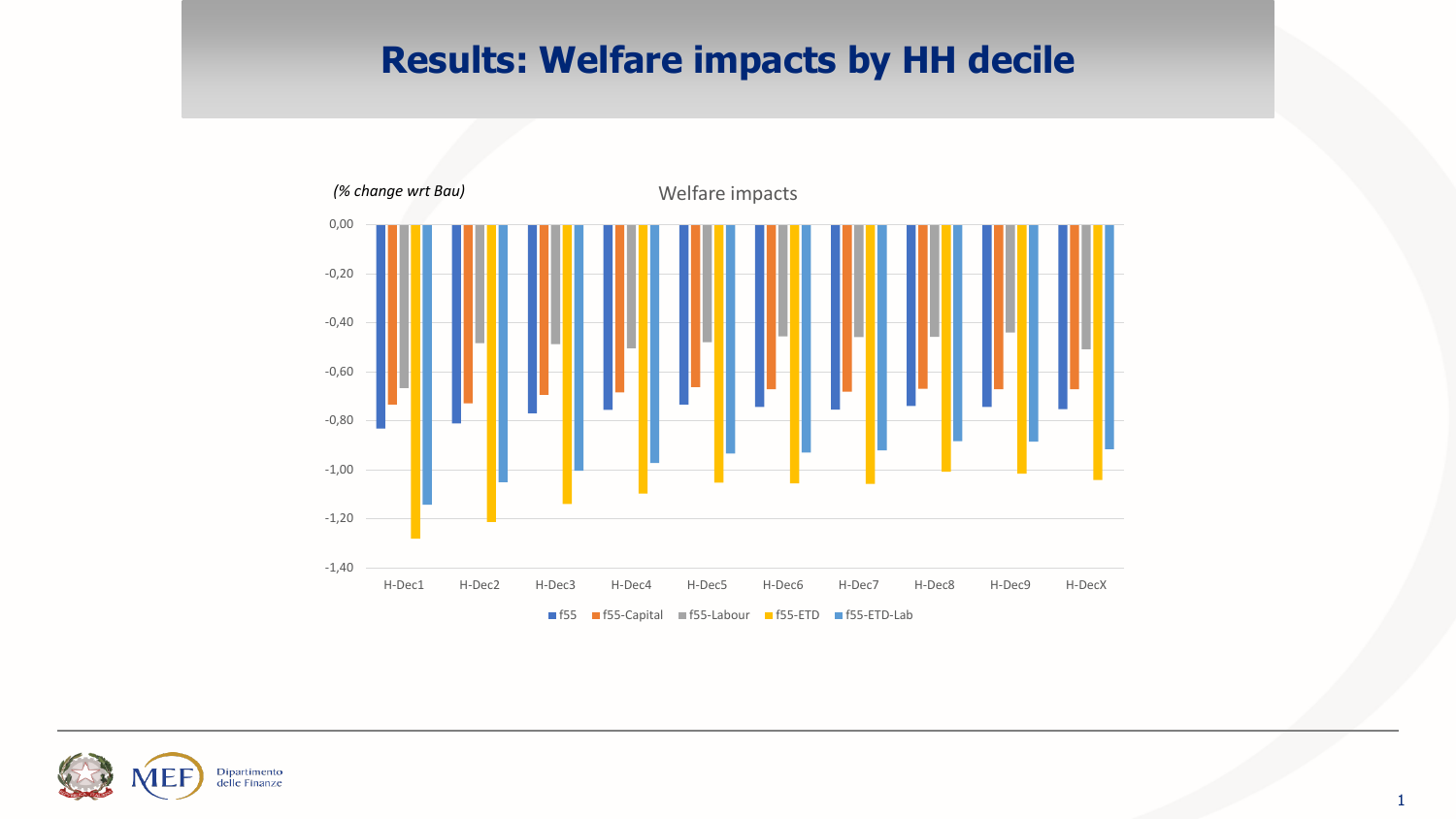#### **Results: Sectoral Production**





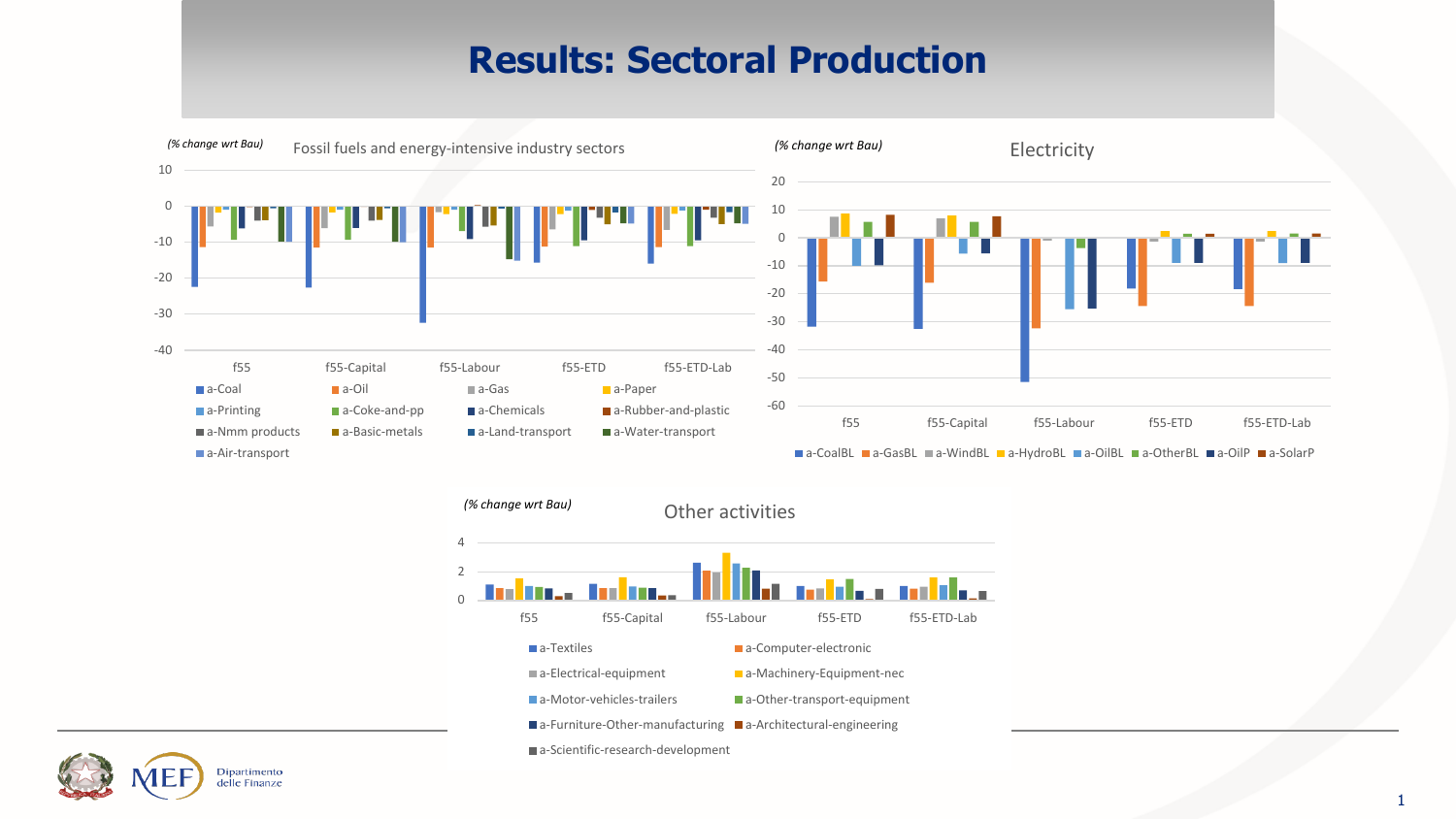# **Assessment of Regional policy: the abolition of IRAP**

- Italian corporate entities are subject to a corporate income tax, known as "imposta sul reddito sulle società" or IRES, and to a regional production tax, known as "imposta regionale sulle attività produttive" or IRAP.
- In general, the literature suggests that taxes levied on immovable property or consumption are less distortionary and thus, less harmful to economic growth than those levied on corporate or labour income (Mankiw and others, 2009; Slemrod, 1990).
- In that regard, there appears to be significant scope for shifting taxes to more growth-friendly revenue sources in Italy (IMF, 2020).

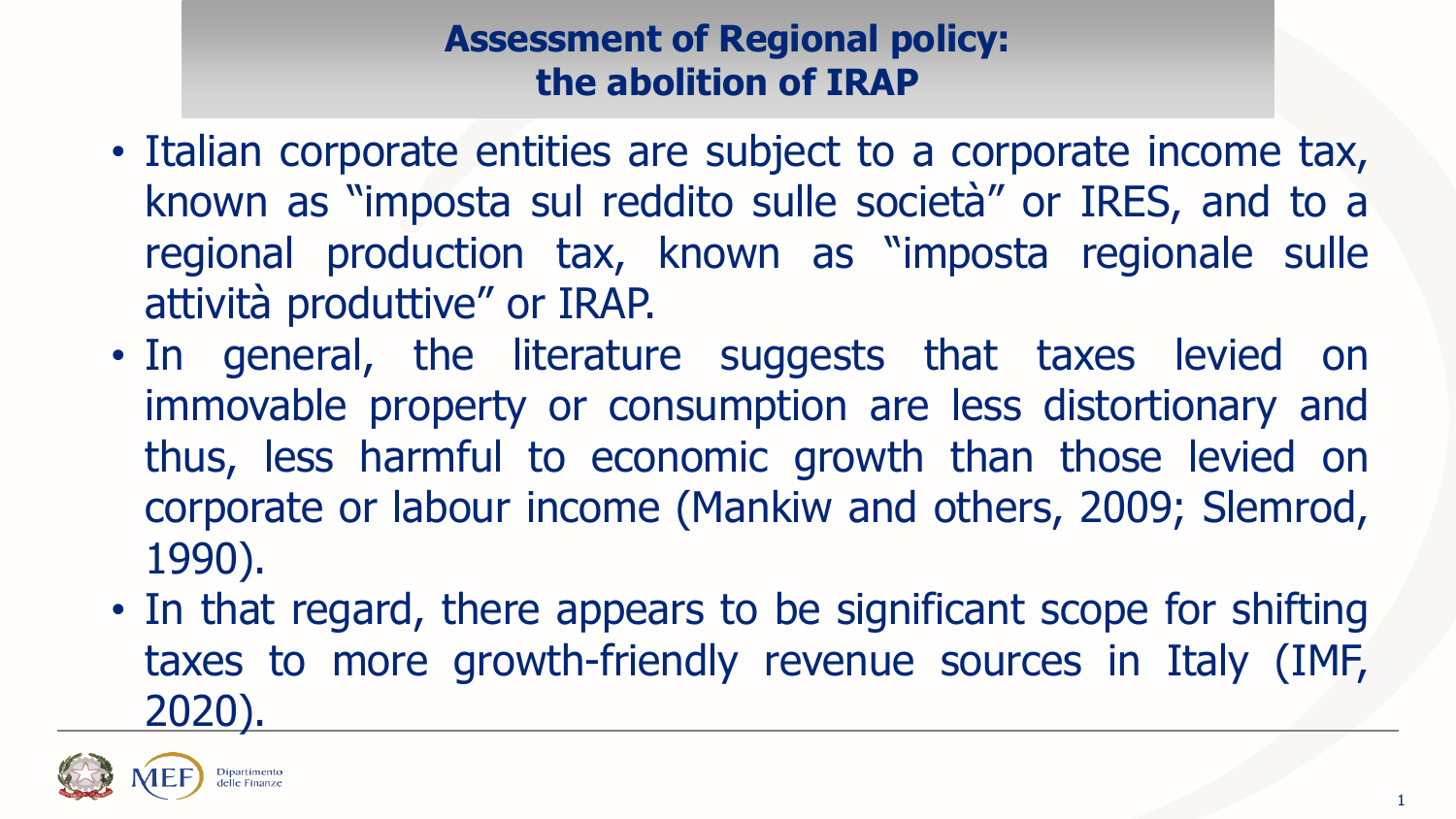# **Scenarios Description**

| <b>Scenarios</b> | <b>Description</b>                                           |
|------------------|--------------------------------------------------------------|
| <b>Baseline</b>  | No policy scenario                                           |
| <b>IRAP</b> bas  | Complete abolition of IRAP tax financed by public<br>deficit |
| <b>IRAP IRES</b> | Tax shift between IRAP and IRES with a uniform tax<br>rate   |
| <b>IRAP VAT</b>  | Tax shift between IRAP and VAT                               |

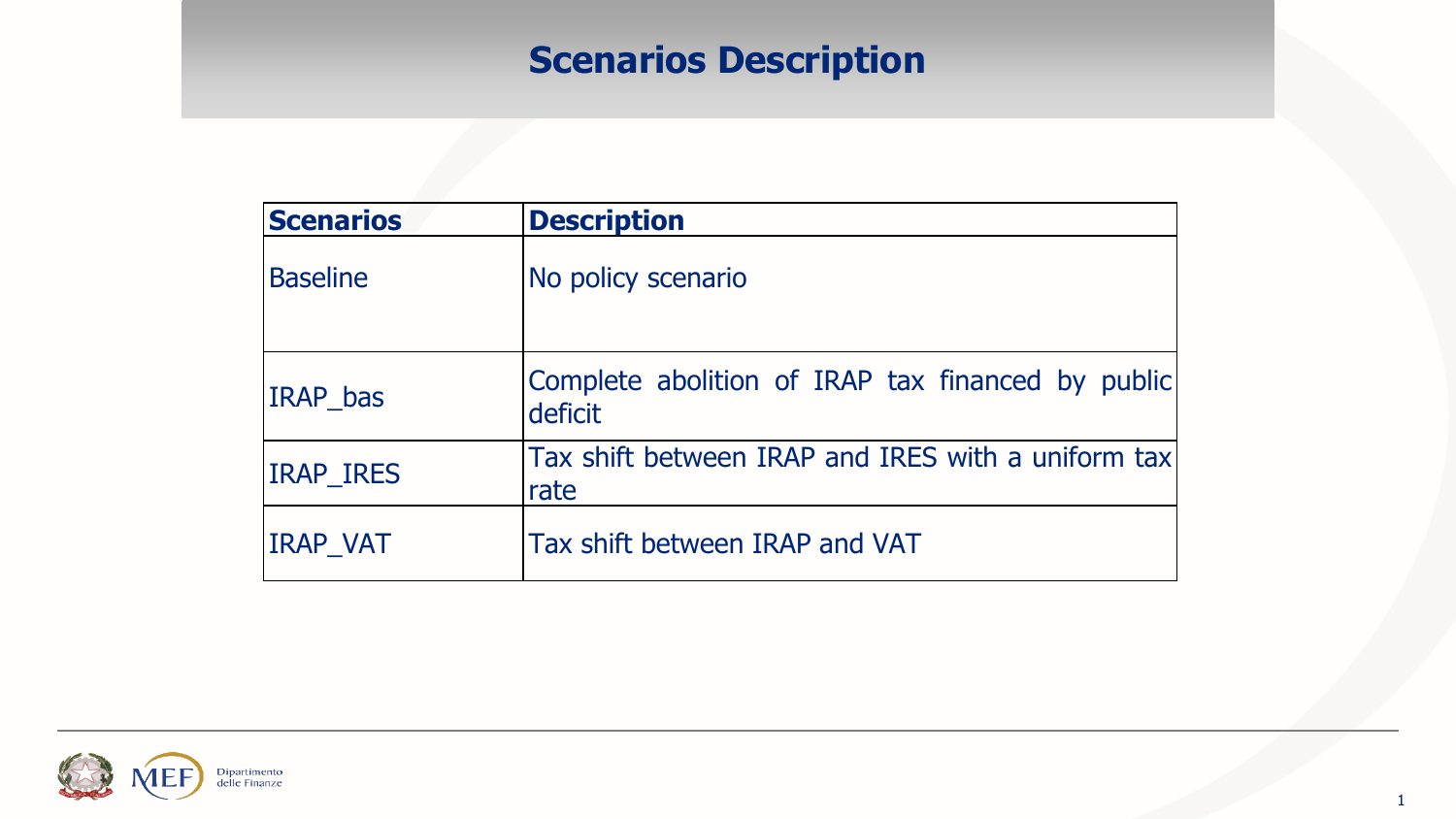#### **Results: Macroeconomic Impacts**



Irap\_bas Irap\_ires Irap\_vat

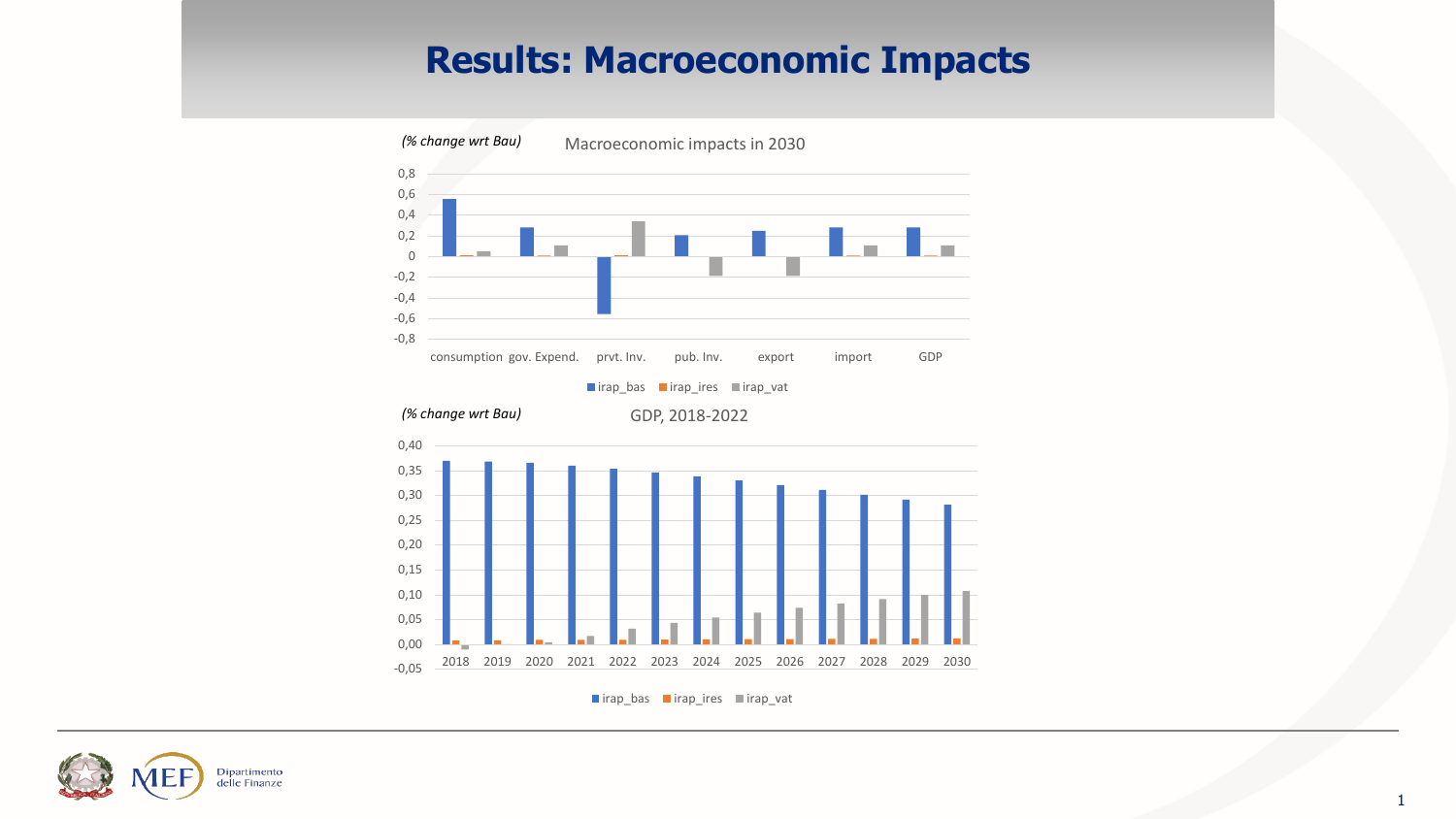### **Results: Regional Value Added**

Regional Value Added (% change wrt Baseline in 2030)



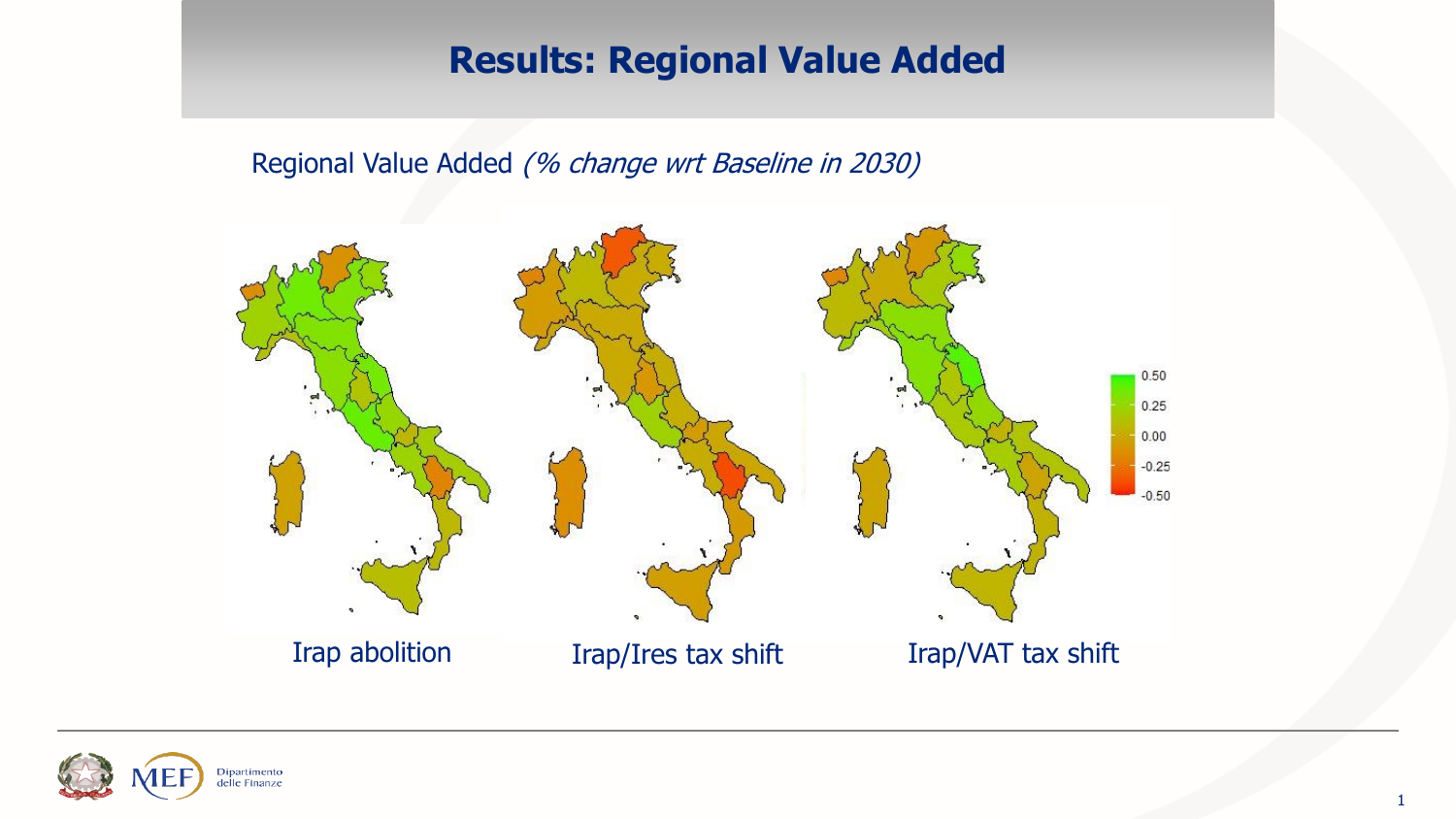## **Results: Regional Welfare**

Welfare (% change wrt Baseline in 2030)